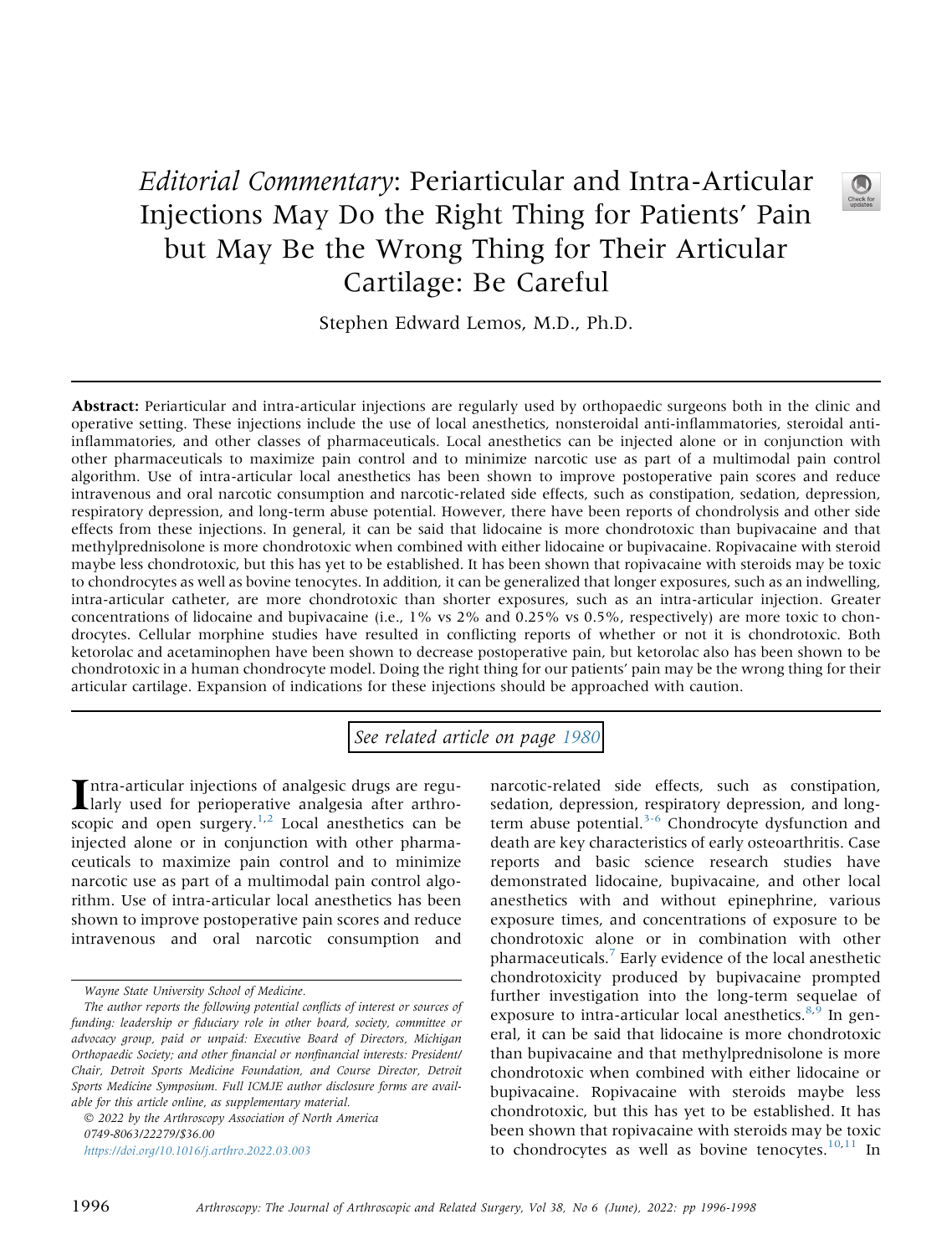addition, it can be generalized that longer exposures, such as an indwelling, intra-articular catheter, are more chondrotoxic than shorter exposures, such as an intraarticular injection. Greater concentrations of lidocaine and bupivacaine (i.e., 1% vs 2% and 0.25% vs 0.5%, respectively) are more toxic to chondrocytes. It is clinically important to explore the potential toxicity of exposing healthy articular cartilage to local anesthetics. The potentiating effects of combining drugs in so-called "cocktails" are important to study. Together in various combinations, pharmaceuticals can be less toxic or more toxic to chondrocytes such as the increase toxicity seen when methylprednisolone and lidocaine are combined. In the study by Baumann, Stoker, Bozynski, Sherman, and Cook, "An Injectable Containing Morphine, Ropivacaine, Epinephrine, and Ketorolac is Not Cytotoxic to Articular Cartilage Explants from Degenerative Knees," [12](#page-2-4) the authors combined morphine, ropivacaine, epinephrine, and ketorolac and compared the "Orthococktail" with a saline control. They found no negative effects on chondrocytes. Practitioners should be wary of expanding this application to other indications such as continuous infusion or assuming individually these agents are safe.

Chu et al.<sup>[13](#page-2-5)</sup> investigated the chondrotoxicity of bupivacaine with a series of studies exploring the local anesthetic effects on articular chondrocyte viability, function, and integrity in an alginate culture model. Their findings showed that normal human articular knee cartilage in alginate bead culture had dose- and time-dependent chondrotoxic responses to bupivacaine exposure. Other intra-articular anesthetics include morphine, which has been shown to contribute to decreased pain postmeniscectomy, other procedures, and in vitro. $14-17$  However, cellular morphine studies have resulted in conflicting reports of whether or not it is chondrotoxic. $8,18,19$  $8,18,19$  $8,18,19$  Both ketorolac and acetaminophen have been shown to decrease postoperative pain, but ketorolac also has been shown to be chondrotoxic in a human chondrocyte model.<sup>[20-22](#page-2-9)</sup> Primary cultures of human cartilage cells were used as a cellular model to evaluate and compare the cytotoxic effects of Duramorph (preservative-free morphine; Hikma Pharmaceuticals), ketorolac, bupivacaine, and acetaminophen. Cooke et al. $^{23}$  $^{23}$  $^{23}$  explored the chondrotoxic potential of 4 intra-articular injections that are used in clinical and surgical practice. Their data demonstrated that Duramorph is less toxic to chondrocytes compared with the commonly used bupivacaine. Furthermore, in their study, ketorolac did not show any significant increase in cell death nor apoptotic gene expression, and thus should be safe for intra-articular use. Acetaminophen expresses a marker of apoptosis, but it did not show increased cell death. Acetaminophen should be used with caution, and further study is warranted.

Other studies have investigated bupivacaine's effect on chondrocyte viability. The authors felt in their study that it was important to compare relatively untested agents with other agents that demonstrated chondrotoxicity. Piper et al. showed that exposure to bupivacaine in vitro was significantly toxic to human articular chondrocytes both in full-thickness cartilage explants and cultured chondrocytes after a 30-minute exposure. Bupivacaine also has been shown to be toxic to cell types other than chondrocytes. $19,24$  $19,24$  Haasters et al. $^{18}$  $^{18}$  $^{18}$  obtained pluripotent stem cells from hamstring tendon samples during anterior cruciate ligament reconstruction and found that exposure to local anesthetics (bupivacaine) significantly reduced cell viability and metabolism while significantly increasing the induction of apoptosis compared with morphine and saline controls. Thus, bupivacaine was included in Cooke et al.'s study. It is important for orthopaedic surgeons and others not to expand the use of this pharmaceutical blend. It could be used periarticularly, but, with epinephrine and the large volume that is often injected with "orthococktails," could pose a danger if used superficially or in contained compartments. No long term intra-articular infusion should be attempted with this mixture despite the results of the short-term exposure in this study.

## References

- <span id="page-1-0"></span>1. [Manuar MB, Majumdar S, Das A, et al. Pain relief after](http://refhub.elsevier.com/S0749-8063(22)00148-7/sref1) [arthroscopic knee surgery: A comparison of intra-articular](http://refhub.elsevier.com/S0749-8063(22)00148-7/sref1) [ropivacaine, fentanyl, and dexmedetomidine: A prospec](http://refhub.elsevier.com/S0749-8063(22)00148-7/sref1)[tive, double-blinded, randomized controlled study.](http://refhub.elsevier.com/S0749-8063(22)00148-7/sref1) Saudi J Anaesth [2014;8:233-237.](http://refhub.elsevier.com/S0749-8063(22)00148-7/sref1)
- <span id="page-1-1"></span>2. [Sun QB, Liu SD, Meng QJ, Qu HZ, Zhang Z. Single](http://refhub.elsevier.com/S0749-8063(22)00148-7/sref2) [administration of intra-articular bupivacaine in arthro](http://refhub.elsevier.com/S0749-8063(22)00148-7/sref2)[scopic knee surgery: A systematic review and meta](http://refhub.elsevier.com/S0749-8063(22)00148-7/sref2)analysis. [BMC Musculoskelet Disord](http://refhub.elsevier.com/S0749-8063(22)00148-7/sref2) 2015;16:21.
- <span id="page-1-2"></span>3. [Macintyre PE, Huxtable CA, Flint SL, Dobbin MD. Costs](http://refhub.elsevier.com/S0749-8063(22)00148-7/sref3) [and consequences: A review of discharge opioid pre](http://refhub.elsevier.com/S0749-8063(22)00148-7/sref3)[scribing for ongoing management of acute pain.](http://refhub.elsevier.com/S0749-8063(22)00148-7/sref3) Anaesth Intensive Care [2014;42:558-574](http://refhub.elsevier.com/S0749-8063(22)00148-7/sref3).
- 4. [Ayoglu H, Altunkaya H, Bayar A, Turan IO, Ozer Y, Ege A.](http://refhub.elsevier.com/S0749-8063(22)00148-7/sref4) [The effect of intraarticular combinations of tramadol and](http://refhub.elsevier.com/S0749-8063(22)00148-7/sref4) [ropivacaine with ketamine on postoperative pain after](http://refhub.elsevier.com/S0749-8063(22)00148-7/sref4) [arthroscopic meniscectomy.](http://refhub.elsevier.com/S0749-8063(22)00148-7/sref4) Arch Orthop Trauma Surg [2008;130:307-312](http://refhub.elsevier.com/S0749-8063(22)00148-7/sref4).
- 5. [Stein CC. Analgesic effect of intraarticular morphine after](http://refhub.elsevier.com/S0749-8063(22)00148-7/sref5) [arthroscopic knee surgery.](http://refhub.elsevier.com/S0749-8063(22)00148-7/sref5) N Engl J Med 1991;325: [1123-1126.](http://refhub.elsevier.com/S0749-8063(22)00148-7/sref5)
- 6. [Wang JJJ. Intraarticular triamcinolone acetonide for pain](http://refhub.elsevier.com/S0749-8063(22)00148-7/sref6) [control after arthroscopic knee surgery.](http://refhub.elsevier.com/S0749-8063(22)00148-7/sref6) Anesth Analg [1998;87:1113-1116](http://refhub.elsevier.com/S0749-8063(22)00148-7/sref6).
- <span id="page-1-3"></span>7. [Petty DH, Jazrawi LM, Estrada LS, Andrews JR. Gleno](http://refhub.elsevier.com/S0749-8063(22)00148-7/sref7)[humeral chondrolysis after shoulder arthroscopy: Case](http://refhub.elsevier.com/S0749-8063(22)00148-7/sref7) [reports and review of the literature.](http://refhub.elsevier.com/S0749-8063(22)00148-7/sref7) Am J Sports Med [2004;32:509-515](http://refhub.elsevier.com/S0749-8063(22)00148-7/sref7).